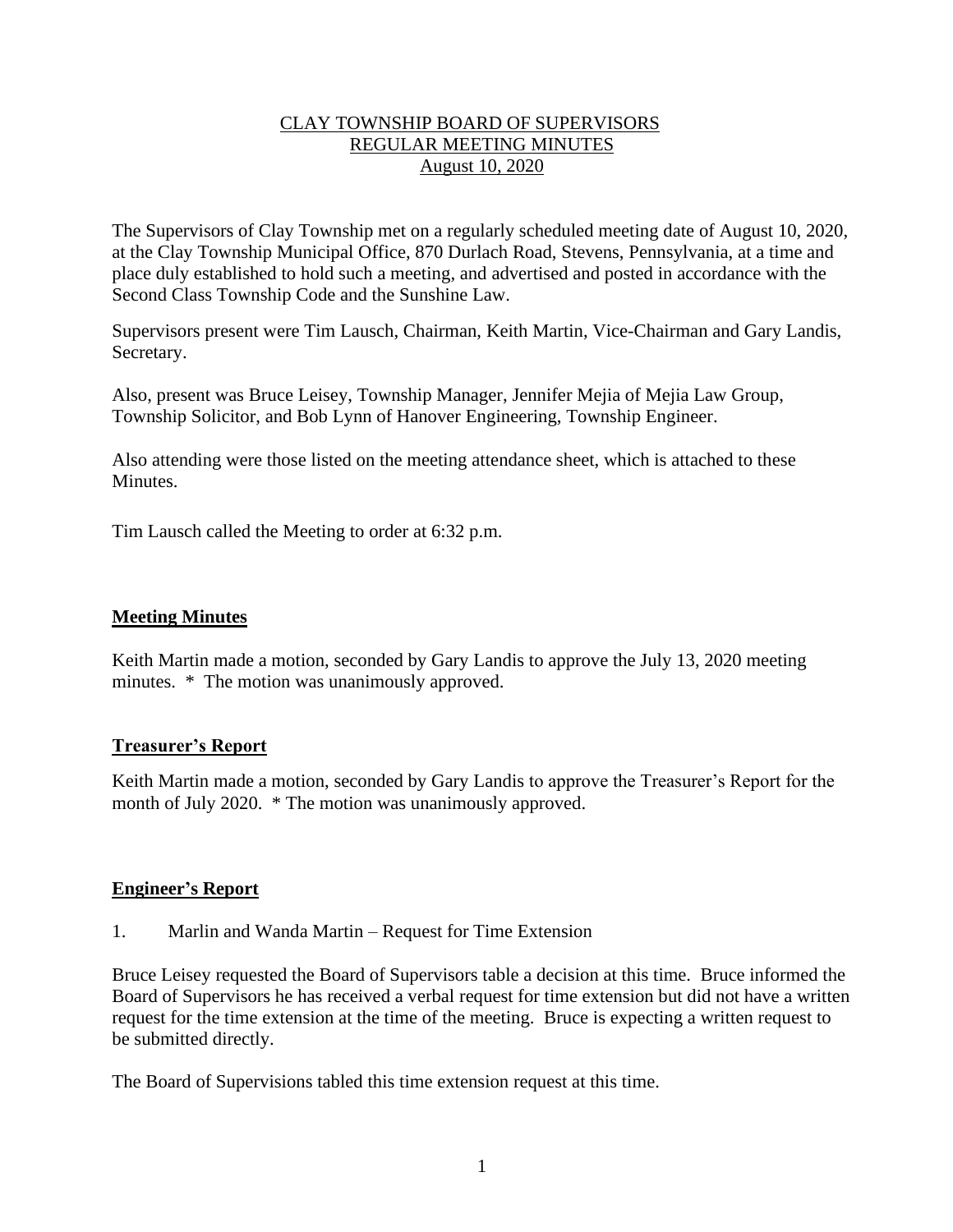# 2. Blue Bell MHP – Request for Time Extension

Bruce Leisey reviewed the time extension request with the Board of Supervisors.

Gary Landis made a motion, seconded by Keith Martin to approve the time extension until 11/10/2020. \* The motion was approved unanimously.

# 3. Lincoln West Storage – Escrow Reduction Request

Bruce Leisey reviewed the escrow reduction request with the Board of Supervisors.

Keith Martin made a motion, seconded by Gary Landis to approve an escrow reduction in the amount of \$360,082.04, leaving an escrow balance of \$48,811.05 per recommendation in Hanover Engineering letter dated July 31, 2020. \* The motion was unanimously approved.

4. Homestead Investments – Land Development Plan

Marcus Kline, Developer and Kevin Varner, Diehm & Sons reviewed the plan with the Board of Supervisors. The plan proposes construction of a 9,150 sq ft addition to an existing industrial building, 40'X50' dumpster area, eleven (11) parking spaces (with 16 more in a future phase), a new connection to public sewer infrastructure, and other associated infrastructure.

Keith Martin made a motion, seconded by Gary Landis to approve the following waiver and deferrals as outlined in the Hanover Engineering letter dated 8/10/20 and a waiver of Section 403.E.4.f – Land Development Agreement. \* The motion was unanimously approved.

# Section 303 and Section 309 – Submission of a Preliminary Plan

The applicant is requesting a waiver of the requirement to submit a preliminary plan. The justification provided is that the project is located on an existing lot of record. The applicant notes that the plan submission includes items for both preliminary and final plan information. The applicant feels that the project is not complicated and notes that it does not have any phasing components.

# Section 602.k.3 – Improvement of existing streets along Durlach Road

The applicant is requesting a deferral of the requirement to provide roadway improvements along Durlach Road until such time as the Township deems them necessary. The applicant notes that the sidewalk would not connect to an existing network of sidewalk or pedestrian walkways. The applicant feels that to widen and install curbing along only a section of Durlach Road would result in piecemeal improvements. The applicant states that as noted on the plan, the improvements must be installed by property owners at the sole discretion of the Township.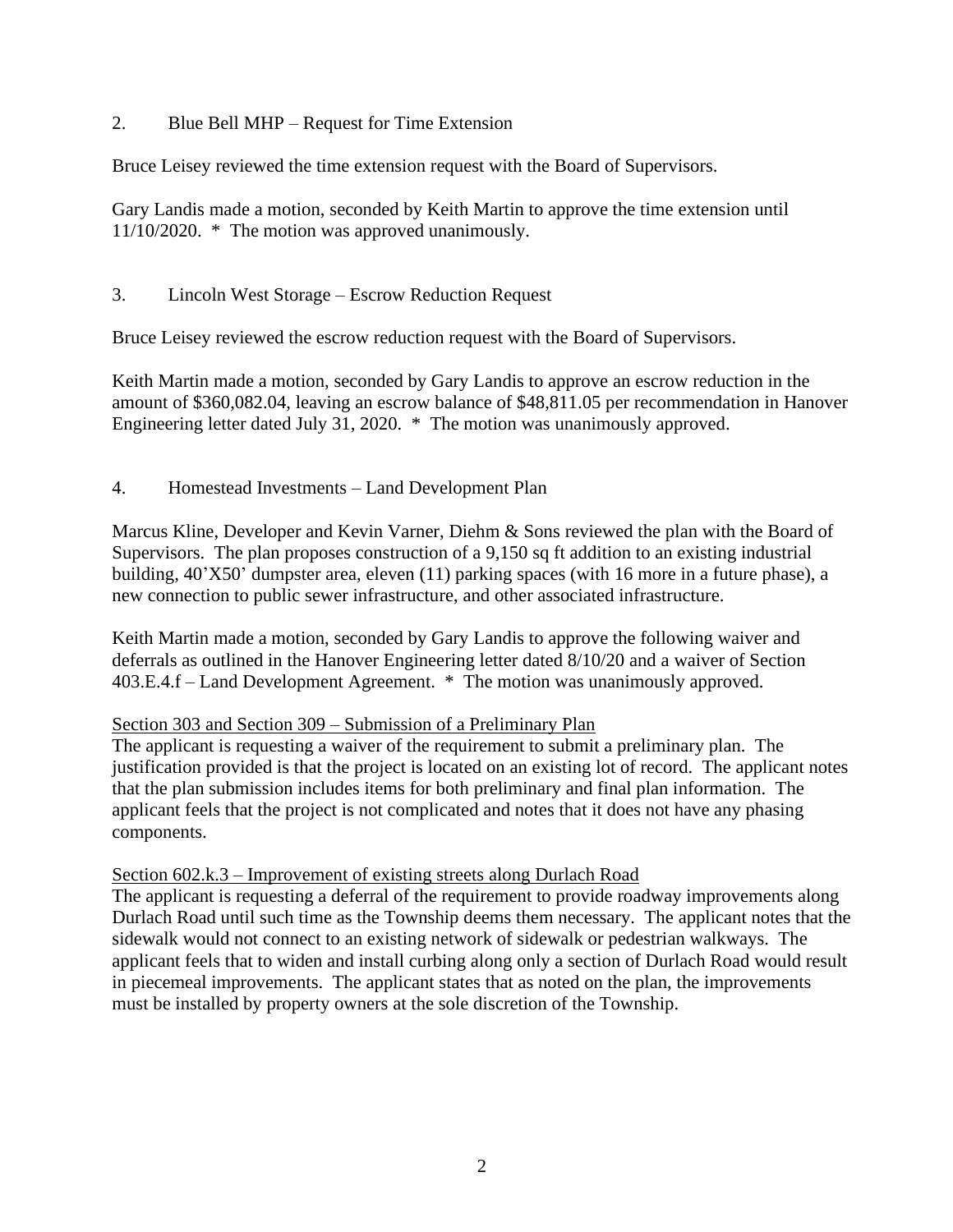## Section 603.B – Installation of Sidewalks along Durlach Road

The applicant is requesting a deferral of the requirement to provide sidewalk improvements along Durlach Road until such time as the Township deems them necessary. The applicant notes that the sidewalk would not connect to an existing network of sidewalk or pedestrian walkways. The applicant feels that to widen and install curbing along only a section of Durlach Road would result in piecemeal improvements. The applicant states that as noted on the plan, the improvements must be installed by property owners at the sole discretion of the Township.

### Section 603.C – Installation of Curb along Durlach Road

The applicant is requesting a deferral of the requirement to provide curbing along Durlach Road until such time as the Township deems it necessary. The applicant feels that to widen and install curbing along only a section of Durlach Road would result in piecemeal improvements. The applicant states that as noted on the plan, the improvements must be installed by property owners at the sole discretion of the Township.

## Section 603.A.1.g – Lighting for Parking Compounds

The applicant is requesting a deferral of the requirement to provide lighting for parking compounds. The justification provided is that the site currently has more parking spaces than are needed. The applicant notes that the expansion is mainly a warehouse building addition. The applicant further states that there are several parking spaces that will be eliminated with the expansion. The plan proposes to relocate these spaces. The applicant requests that the increase in the number of spaces be deferred. The applicant notes that the plan has allocated an area for future parking should they become necessary. The applicant further states that as noted on the plan, the improvements must be installed by property owners at the sole discretion of the Township.

# Section 603.A.1.m – Landscaping for Parking Compounds

The applicant is requesting a deferral of the requirement to provide landscaping for parking compounds. The justification provided is that the site currently has more parking spaces than are needed. The applicant notes that the expansion is mainly a warehouse building addition. The applicant further states that there are several parking spaces that will be eliminated with the expansion. The plan proposes to relocate these spaces. The applicant requests that the increase in the number of spaces be deferred. The applicant notes that the plan has allocated an area for future parking should they become necessary. The applicant further states that as noted on the plan, the improvements must be installed by property owners at the sole discretion of the Township.

# Section 603.A.1.p – Parking Compounds Shall be Paved

The applicant is requesting a deferral of the requirement to provide paving for parking compounds. The justification provided is that the site currently has more parking spaces than are needed. The applicant notes that the expansion is mainly a warehouse building addition. The applicant further states that there are several parking spaces that will be eliminated with the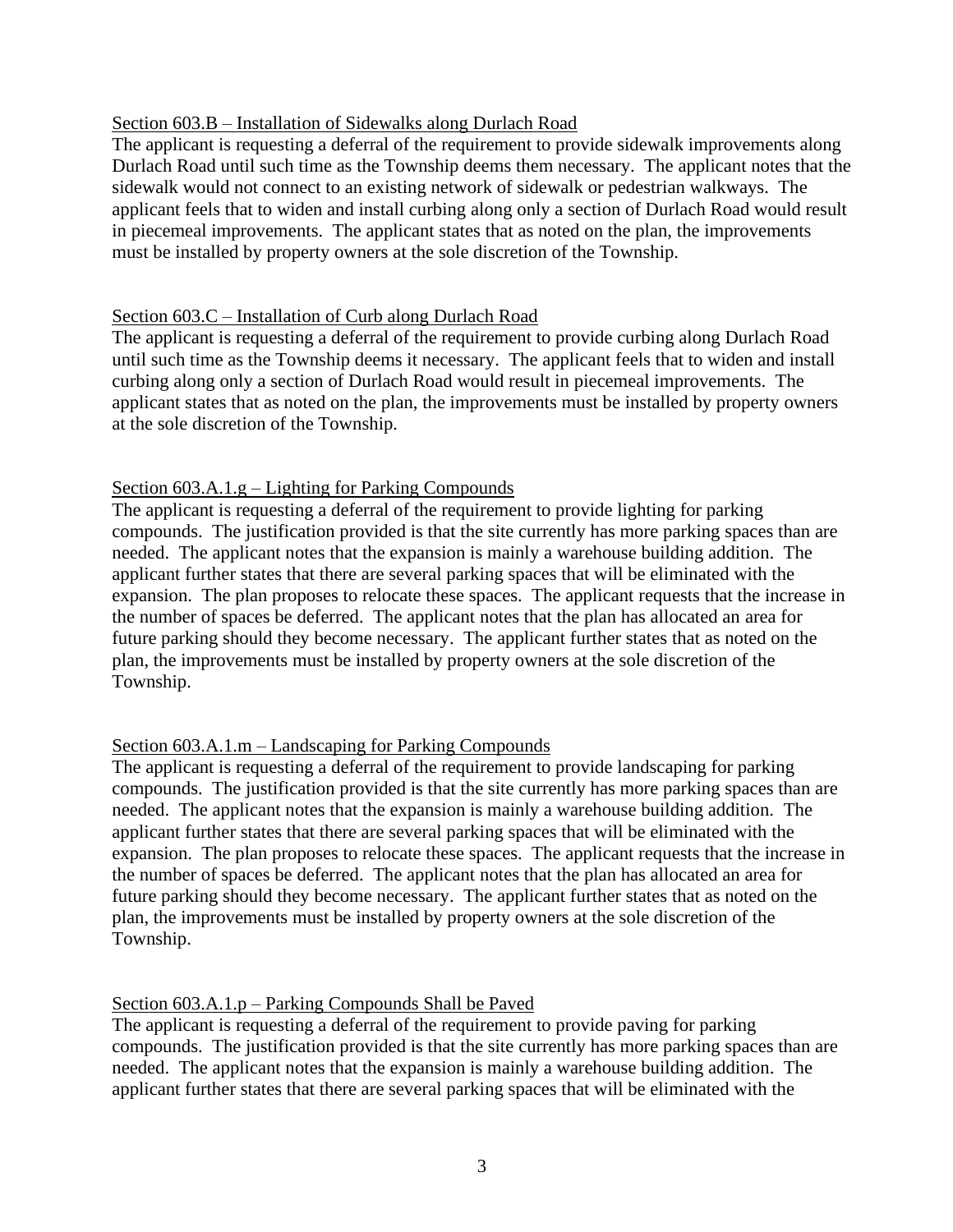expansion. The plan proposes to relocate these spaces. The applicant requests that the increase in the number of spaces be deferred. The applicant notes that the plan has allocated an area for future parking should they become necessary. The applicant further states that as noted on the plan, the improvements must be installed by property owners at the sole discretion of the Township.

Keith Martin made a motion, seconded by Gary Landis to approve the plan contingent on compliance with the Hanover Engineering letter dated 8/10/10. \* The motion was unanimously approved.

5. Fox Family Partners, LP – Request for Extension of Land Development Waiver for Parking Lot

Bruce Leisey reviewed the written request from Fox Family Partners, LP dated July 9, 2020 with the Board of Supervisors.

Gary Landis made a motion, seconded by Keith Martin to approve the extension of waiver of Land Development for Fox Creamery parking lot on the Robert Fox farm until August 10, 2021. \* The motion was unanimously approved.

# **Old Business**

1. Update on Sewer I&I Project

Bob Lynn informed the Board of Supervisors that there was no new update at this time.

2. Correspondence from PA DEP

Bruce Leisey reviewed information supplied by Clean Water Inc, sewer plant operator, and will complete corrective action plan by next month.

### **New Business**

1. Approve Advertising Clay Township Vacancy Board

After discussion, Keith Martin made a motion, seconded by Gary Landis to approve advertising of Clay Township Vacancy Board meeting on 8/25/20 at 7:00 AM to appoint replacement for vacant position on Auditor's Board. \* The motion was unanimously approved.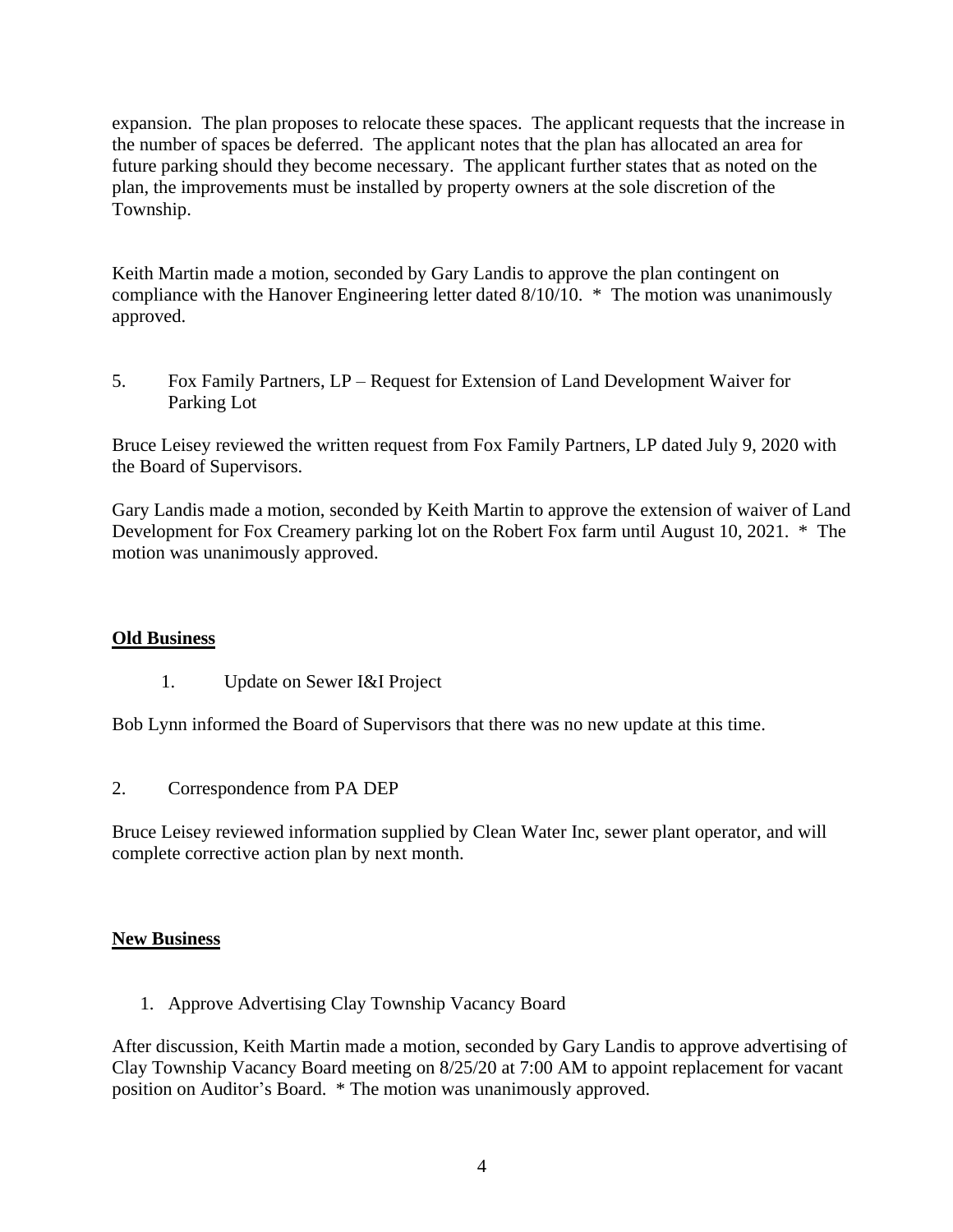#### 2. Multi Modal Grant

There was discussion on the PA DOT Multi Modal Transportation fund denial letter received by the Township.

Keith Martin made a motion, seconded by Gary Landis to authorize Township Staff to submit an application for 2021-2022 Grant. \* The motion was unanimously approved.

### **Executive Session**

Gary Landis made a motion, seconded by Keith Martin to enter into Executive Session at 8:14 PM to discuss personnel issues and potential litigation. \* The motion was approved unanimously.

Gary Landis made a motion, seconded by Keith Martin to exit Executive Session at 9:11 PM. \* The motion was approved unanimously.

There was discussion on past due sewer user fees, the Sewer Agreement Extension with Ephrata Borough and building lease extension with the NLCRPD.

Keith Martin made a motion, seconded by Gary Landis to seek advice from the Township Solicitor to determine if the COVID 19 Pandemic has had any affect on the Township's ability to file a lien for past due sewer user fees. \* The motion was unanimously approved.

### **Bills to be Paid**

#### General Fund

Gary Landis made a motion, seconded by Keith Martin, to approve the General Fund bills totaling \$243,292.99 for the month of July.  $*$  The motion was approved unanimously.

Rec Fund

Gary Landis made a motion, seconded by Keith Martin, to approve the Recreation Fund bills totaling \$983.27 for the month of July. \* The motion was approved unanimously.

#### Sewer Fund

Gary Landis made a motion, seconded by Keith Martin, to approve the Sewer Fund bills totaling \$5,069.27 for the month of July.  $*$  The motion was approved unanimously.

#### Liquid Fuel Fund

Gary Landis made a motion, seconded by Keith Martin to approve the Liquid Fuel Fund bills totaling \$126,198.66 for the month of July. \* The motion was approved Unanimously.